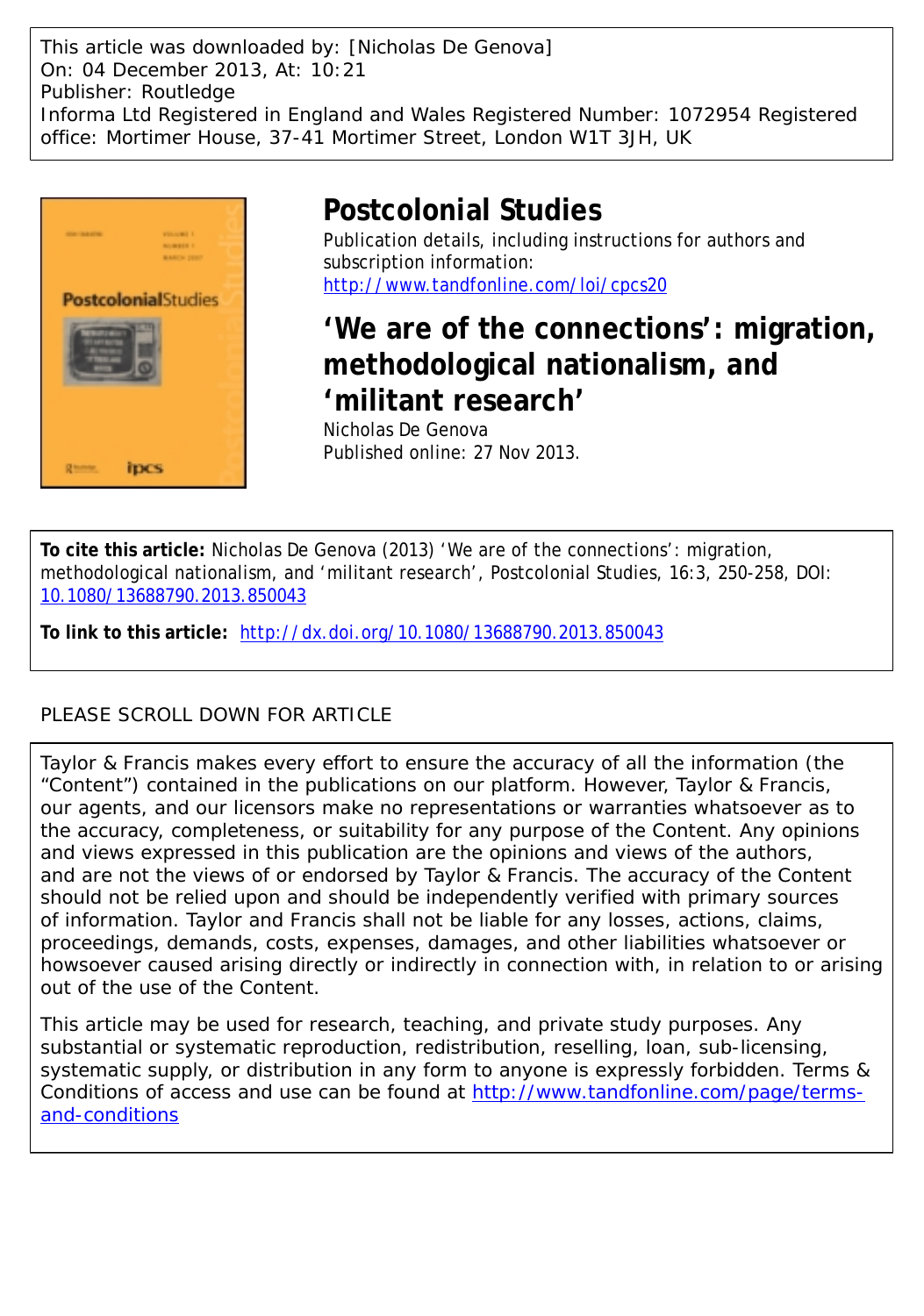# 'We are of the connections': migration, methodological nationalism, and 'militant research'

## NICHOLAS DE GENOVA

In an effort to make some sort of contribution to 'a genuinely critical scholarship of migration', I have had occasion to make the following claim: 'A genuinely critical scholarship of migration must in fact be addressed to the task not merely of describing but also theorizing—and critiquing—actual struggles, the real social relations of unresolved antagonism and open-ended struggle that continuously constitute social life.<sup>[1](#page-7-0)</sup> This proposition is not really anything very original or innovative. It simply adapts to the specific topic of migration and migrants' struggles what Marx and Engels memorably asserted with regard to their own theoretical conclusions—namely, that they 'merely express, in general terms, actual relations springing from an existing class struggle, from a historical movement going on under our very eyes'.<sup>[2](#page-7-0)</sup> Migration, on a global scale, is indeed a historical movement taking place all around us, 'under our very eyes'. Furthermore, it is important to stress that the actual relations of migration must be apprehensible both in terms of an existing struggle (in the singular) as well as in terms of the plurality of more locally inflected struggles, simultaneously. Migrations are always irreducibly particular in their historical specificities and substantive characteristics.<sup>[3](#page-7-0)</sup> Yet, they remain nonetheless also instances of a larger dynamic of human mobility on a global scale.<sup>[4](#page-7-0)</sup> Migrant struggles, in other words, correspond simultaneously to the antagonistic interdependency that is intrinsic to and constitutive of the capital–labour relation, which ultimately operates always on a global scale, and also to the multiplicity of more locally inflected peculiarities through which distinct, historically specific migrations are configured politically in terms of 'national', 'racial', 'cultural', or 'religious' identities and differences, replete furthermore with all their abundant gendered, sexualized, juridical, and class particularities. Within the field of migration studies, this dialectic between migration's singular or general character, on the one hand, and the multiple heterogeneous aspects of distinct migrations and all the complex tensions that ensue therefrom, on the other hand, is the very source of theory as such.

In the essay quoted above, I continue:

Here, it is crucial to specify that the very notion of 'society'—the reified and fetishized 'thing' that tends to be casually called 'society'—involves an uncritical presupposition whereby the presumed 'object' of social analysis is objectified on precisely a 'national' spatial scale […] The very processes of state formation and their compulsive nationalization must consequently be seen as part of what is in fact generated through the social struggles surrounding transnational human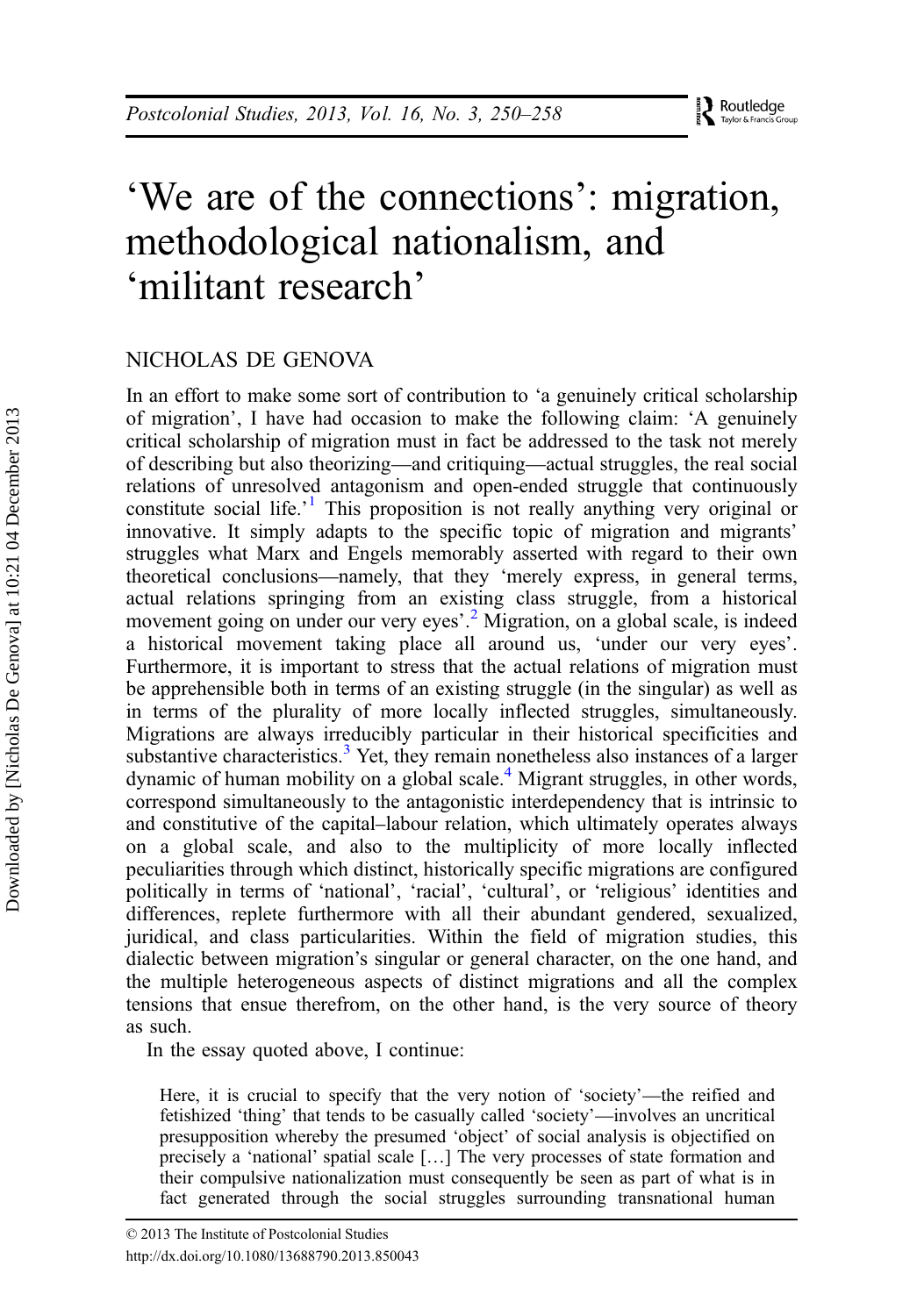mobility and the political conflicts of 'immigration', whereby the figure of 'the immigrant' is produced as an object of […] nationalism […] Part of what is at stake in these struggles  $[\dots]$  is no less than the state itself.<sup>[5](#page-7-0)</sup>

These remarks were meant to formulate in a relatively succinct way the whole vexed conundrum that has come to be known as methodological nationalism. '[I]t is astonishing', David Harvey reflects, 'to note how much of conventional social theory as well as political practice was corralled within the unexamined territorial frame of the nation-state [...]'.<sup>[6](#page-7-0)</sup> As I have tried to underscore, moreover, the problem is not only one of an unexamined set of effectively 'national' (indeed, nationalist) presuppositions through which scholarship as well as much of politics have systematically and more or less methodically been confined. Rather, the problem has also been that the very struggles to which political theory and practice have been addressed and the very ferment of social life that social theory has sought to understand have been and continue to be fundamentally implicated in the ongoing re-production and re-fetishization of exactly those same naturalized 'national' formations. In other words, the dilemma of methodological nationalism has never been merely a problem of thought, never simply a matter of not thinking critically enough. It is indeed a manifestation of the veritable participation of researchers and scholars—whether consciously or unwittingly in the very same socio-political processes and struggles through which the 'national' configuration of 'society' (or, the social field) is reified and actualized as the territorial expression of state power. In other words, when we engage in research or produce social theory, as Edward Said contends (with regard to a somewhat different but emphatically postcolonial problem), 'we are so to speak of the connections, not outside and beyond them'.<sup>[7](#page-7-0)</sup> We are of the connections.

The larger quotation of Said from which this passage is borrowed is situated as the opening epigraph of the preface of my book Working the Boundaries. I describe the text as:

a book about the laborious condition of working men and women, and about the borders and boundaries that have meaningfully framed their lives and labours, but above all, it is about the everyday struggles that go into producing those boundaries […] [and furthermore, it is] not only a book about the ways that the significant boundaries that define social life get elaborated in everyday practice, but also about working and re-working the boundaries of how we even begin to understand and think about those lines of difference and division that impose their dreadful order on the sheer restlessness and creative ferment of living and historical becoming.<sup>[8](#page-7-0)</sup>

In those same opening passages, I add that my book 'takes as its fundamental starting point the premise that "things" could have been different, and that nothing has to remain as it presently appears'.<sup>[9](#page-7-0)</sup> Hence, by juxtaposing these particular excerpts from my previous work, what I seek to convey here, as concisely as possible, is that I have long seen the questions of methodological nationalism and what might be called 'militant research' as deeply interconnected, indeed, as mutually constitutive, albeit in opposed and contradictory ways interlocked in a larger process of antagonism and conflict that animates the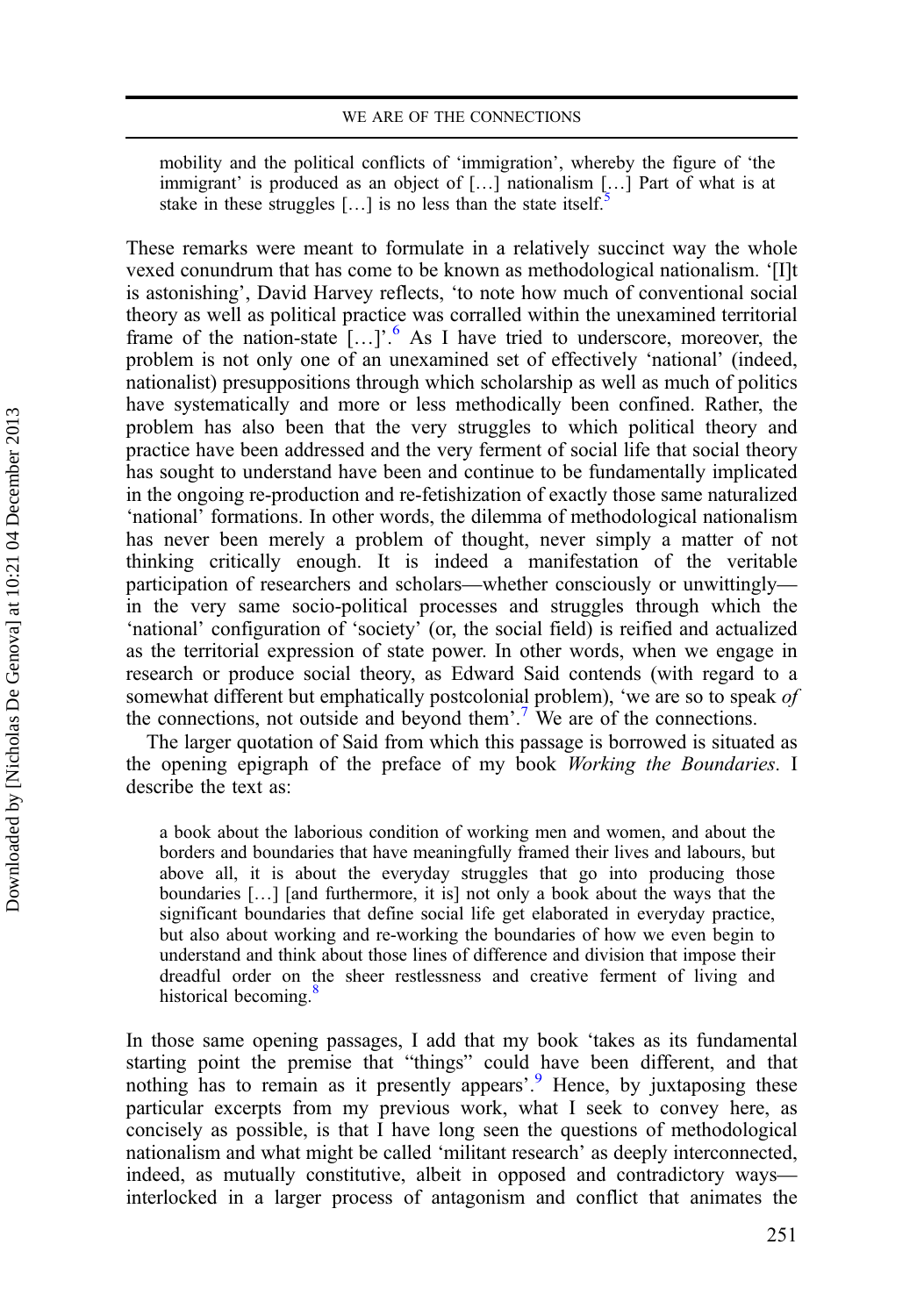composition-decomposition-recomposition of 'society' itself. In short, as scholars of 'migration'—and above all, as practitioners of 'militant research'—we must attend to a self-reflexive critique of our own complicities with the ongoing nationalization of 'society'.

We, as researchers or scholars of migration, are indeed 'of the connections' between migrants' transnational mobilities and the political, legal, and borderpolicing regimes that seek to orchestrate, regiment, and manage their energies. We are 'of' these connections because there is no 'outside' or analytical position beyond them. There is no neutral ground. The momentum of the struggle itself compels us, one way or the other, to 'take a side'. Indeed, the larger juridical regimes of citizenship, denizenship, and alienage configure us to be alwaysalready located within the nexus of inequalities that are at stake in these conflicts. Investigating and producing knowledge about these struggles merely implicates us further, more directly, more immediately. In his foundational postcolonial critique of the discipline of social anthropology, Talal Asad memorably indicted the ethnographic myopia that systematically precluded anthropological knowledge from including within its purview a critical analysis of the wider (effectively global) socio-political system of colonialism. As a result, the distinct expertise that was thus generated could only be judged to have been, in Asad's damning phrase, 'malformed'.<sup>[10](#page-7-0)</sup> So it is likewise with migration research; it must strive to rigorously account for its own material and practical conditions of possibility within a field of socio-political struggle in which the stakes are precisely the survival and reproduction or erosion and subversion of a global political order predicated upon territorially-defined formations of state power, of which methodological nationalism is merely the most routine and banal reflex. Otherwise, we contribute to the production of a knowledge that is distorted, contorted, perverted, compromised by its own collusion or unwitting complicity. Thus, there is no neutral vantage point. The migration researcher is a part of the field of struggle and a participant therein. A part of the conflict, a party to the dispute, one way or the other, s/he is therefore a partisan, a 'militant'. At the risk of perhaps rendering things overly simple, the question is, simply put, 'Which side are you on?'

Wherever one stands, however, and regardless of where one's sympathies and solidarities lie, the complexities remain and the challenges persist. It is obviously insufficient to seek consolation in the complacencies of a 'militant' posture or a dogmatic activist allegiance. For, as I have already suggested, methodological nationalism and the still more general problem of what may be called methodological statism exude their elusive allure and exert their subtle force regardless of a researcher's mere affirmation of the 'right' ideas. What allows the conceits of nationalism and statism to operate in so methodical a manner is that they correspond to 'real abstractions'—'purely social in character, arising in the spatio-temporal sphere of human interrelations'.<sup>[11](#page-7-0)</sup> It is not merely a problem of thought. Rather, it is a dilemma that is inextricable from the continuous requirement that our fetishized social 'realities' be re-fetishized, that their objectivity be re-objectified, and therefore, that the force and vitality of human subjective powers be persistently subordinated, indeed subjected, as the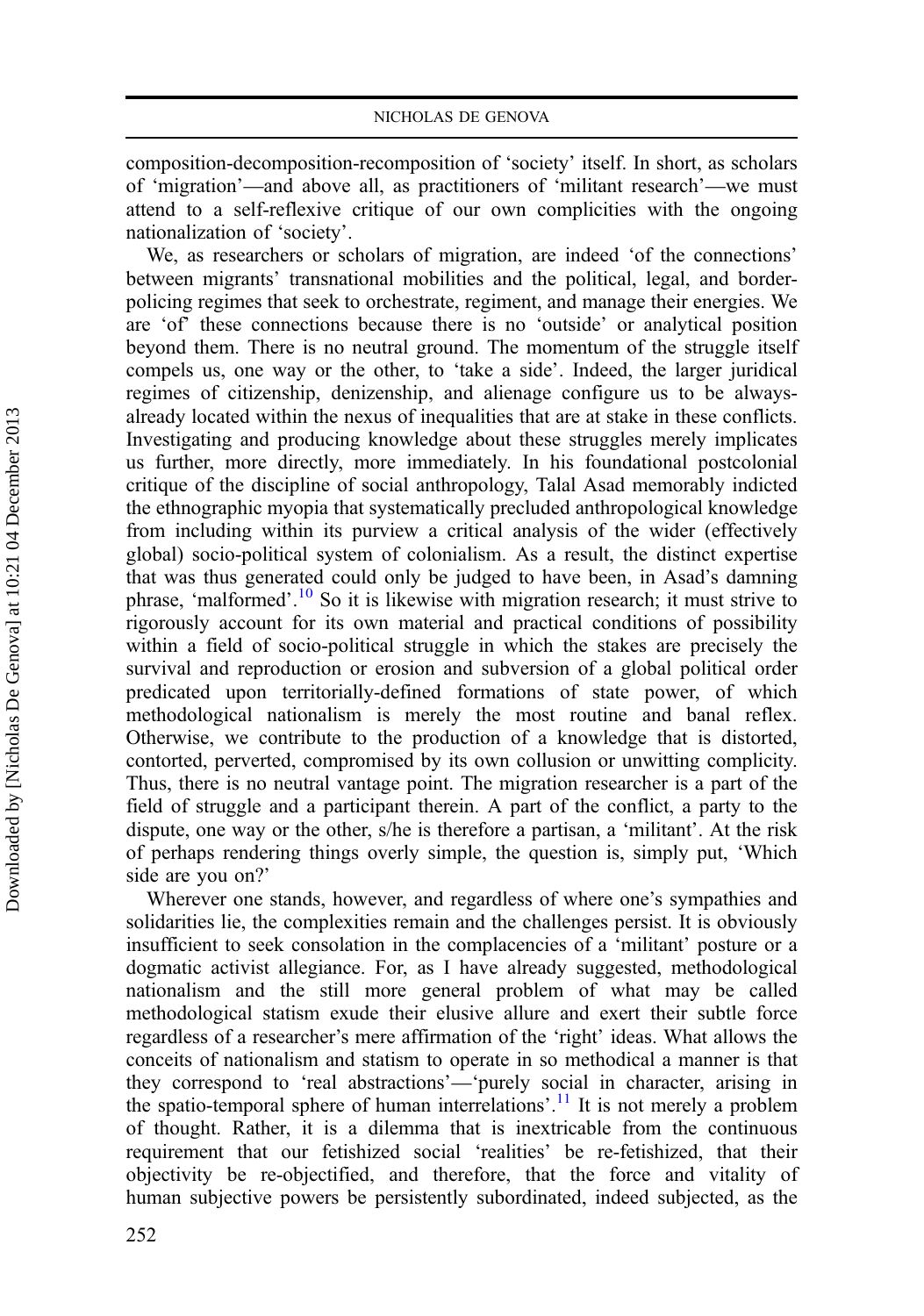externalized, 'objective' truth of 'society' and the power of the state ('national' or otherwise).<sup>[12](#page-7-0)</sup>

The persistent reification of migrants and migration—even in critical migration studies—thus (re-)fetishizes and (re-)naturalizes the epistemological stability attributed to the ('national') state as a modular fixture of geopolitical space. This is especially pertinent for the elaboration of postcolonial critiques, because the global modularity and presumptive universality of the nation form<sup>13</sup> have been both the profound consequence of anti-colonial insurgency and decolonization on a planetary scale, as well as the pernicious and perverse effect of a ubiquitous postcolonial elision of the enduring and unresolved legacies of empire. Yet, even prior to the demise of Europe's colonial fortunes, George Orwell memorably and incisively noted, 'the over-whelming bulk of the British proletariat [did] not live in Britain, but in Asia and Africa'.<sup>[14](#page-7-0)</sup> That is to say, prior to the institutionalization of the nation form as the ubiquitous normative modality of political life worldwide, during that protracted era when the majority of humanity did not inhabit the territories of states with even a nominal claim to the semblance of 'national' sovereignty and independence, the colonial order of things ensured that the epistemological tenacity of nationalism relegated various populations of subjects, denizens, and citizens to ostensibly discrete bordered spaces, and deemed them to be presumptively immobile, effectively incarcerated as 'natives' in their natal places.<sup>[15](#page-7-0)</sup> Indeed, human mobility only appears as a 'problem' once it comes to be subordinated within the global purview of this sort of colonial regime of mobility control and large-scale immobilization, accumulating populations within the confines of the vast *de facto* prison-labour camps known as colonies.

In this regard, migration scholarship (however critical) is implicated in a continuous (re-)reification of 'migrants' as a distinct category of human mobility (or, mobile humanity). After all, if there were no borders, there would be no migrants—only mobility. Another way of saying the same would be that the elemental and elementary freedom of movement of the human species necessarily posits a relation between the species and the space of the planet, as a whole.<sup>[16](#page-7-0)</sup> From this standpoint, territorially-defined 'national' states and their borders remain enduringly and irreducibly problematic.<sup>[17](#page-7-0)</sup> Likewise, the methodological nationalism that rationalizes this whole conjuncture of borders-making-migrants supplies a kind of defining horizon for migration studies as such.

Borders today seem to have become inextricable from migration, even perhaps predominantly concerned with and oriented to migration. As William Walters incisively notes, 'the border has become a privileged signifier: it operates as a sort of meta-concept that condenses a whole set of negative meanings, including illegal immigration [….] At the same time, the border holds out the promise of a solution to these hazards.<sup>[18](#page-7-0)</sup> The distinction between a guarded and protected 'domestic' space for 'us', which presumptively ought to be one of natal entitlement and nativist protection, and the 'foreigners' who may be deemed to properly belong elsewhere, beyond the borders, is nevertheless routinely destabilized, as the 'natives' of other (formerly colonized) places defy their (postcolonial) spatial incarceration through cross-border mobility projects that transgress these very borders, and assert their presence within the metropolitan spaces defined by those protectionist boundaries.<sup>[19](#page-7-0)</sup>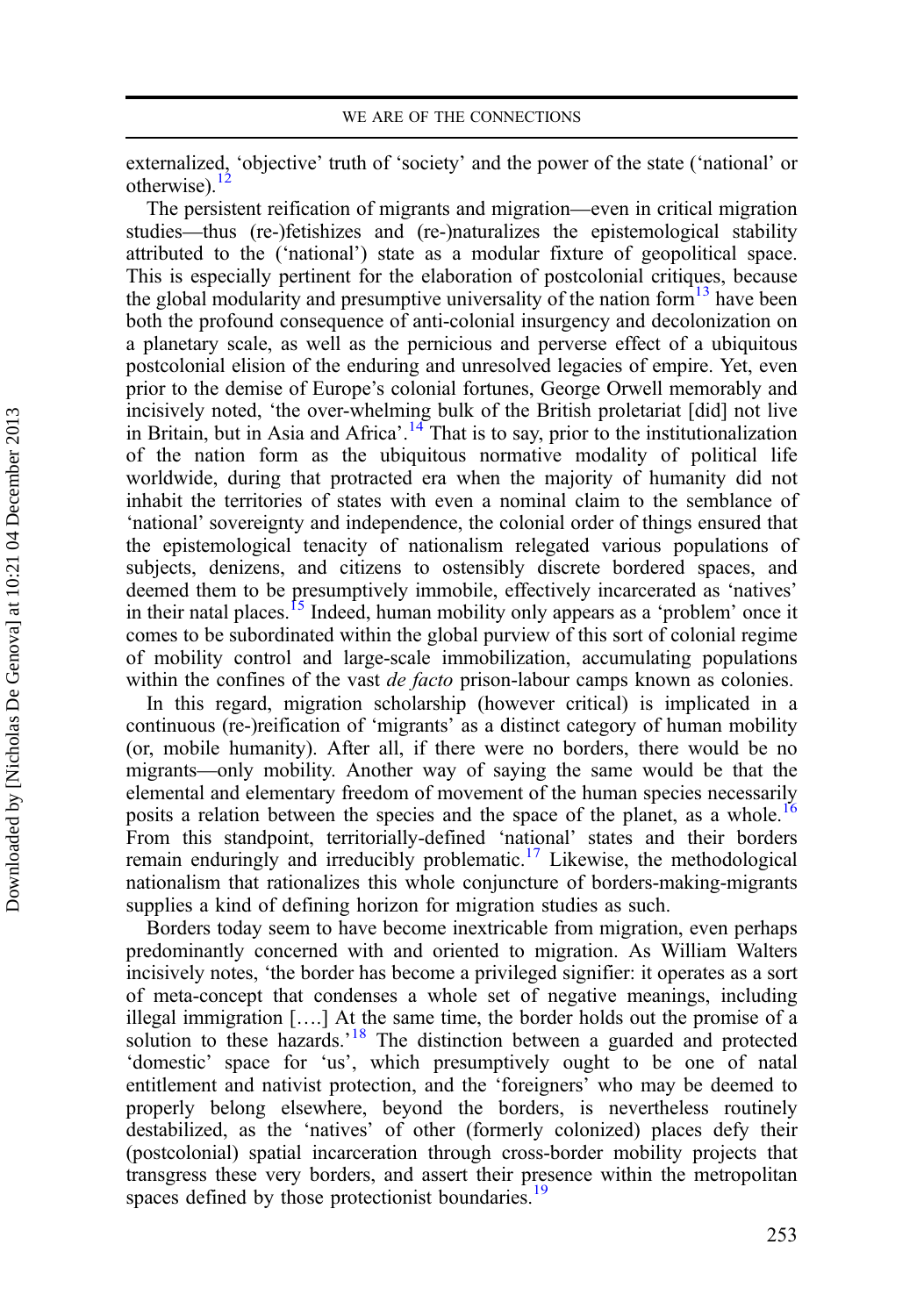Borders, then, are most salient inasmuch as they are perceived to be alwaysalready violated, and thus, perpetually inadequate or dysfunctional, if not frankly corrupted. And this is true in spite of ever-increasing border securitization; indeed, the securitization of borders only intensifies the perception that they are in fact always insecure, supplying the premier site for staging the perpetual demand for more securitization.<sup>[20](#page-7-0)</sup> No number of borderzone apprehensions or deportations could ever be sufficient to sustain the semblance of 'security', but rather only the seeming verification of a thankless and relentless task, a job that can never be completed. Despite the ideological construction and affirmation of borders as the form of a kind of enclosure, therefore, they are operative primarily as equivocal sites or amorphous zones of permeability, perforation, transgression, and thereby, encounter and exchange.

In spite of the appearance of inadequacy or dysfunction, however, borders serve quite effectively and predictably as filters for the unequal exchange of various forms of value.<sup>[21](#page-7-0)</sup> The filtering character of borders is especially visible as the intensified enforcement of border crossings of easiest passage relegates migrant mobilities into zones of more severe hardship and potentially lethal passage.<sup>[22](#page-7-0)</sup> In a *de facto* process of artificial selection, these deadly obstacle courses serve to sort out the most able-bodied, disproportionately favouring the younger, stronger, and healthier among prospective illegalized (labour) migrants. The militarization and ostensible fortification of borders, furthermore, prove to be much more reliable for enacting a strategy of capture than to function as mere technologies of 'exclusion'. Once migrants have successfully navigated their ways across such borders, the onerous risks and costs of departing and later attempting to cross yet again become inordinately prohibitive.<sup>23</sup>

Although they provide a context for exchange, therefore, borders are enduringly productive. Borders, in this sense, may be considered to be a kind of means of production—for the production of space, or indeed, the production of difference in space, the production of spatial difference.<sup>[24](#page-8-0)</sup> As enactments in and upon space, like any means of production, borders must themselves be produced and continuously re-produced. Yet, they are generative of larger spaces, differentiated through the relations that borders organize and regiment, facilitate or obstruct. Nonetheless, the differences that borders appear to naturalize between 'us' and 'them', between 'here' and 'there'—are in fact generated precisely by the incapacity of borders to sustain and enforce any rigid and reliable separations. Thus, we may say that borders are deployed strategically but always operate tactically, intervening within fields of force that are constituted by a wider variety of contending energies and projects than could ever be encompassed only by state powers and their techniques of bordering.<sup>[25](#page-8-0)</sup> Here, of course, I have in mind above all the autonomy and subjectivity of migration as a recalcitrant and obstreperous force that precedes and exceeds any border authority's capacities for comprehensive regimentation and control.<sup>26</sup> Indeed, if it is true that were there no borders, there would be no migrants, it may likewise be increasingly the case, nonetheless, that if there were no migrants, there would be no borders. Serhat Karakayali and Enrica Rigo, for instance, argue persuasively that the virtualized borders of 'Europe' are literally activated by migrant mobilities: 'virtual borders do not exist unless they are crossed'.<sup>[27](#page-9-0)</sup> Thus, the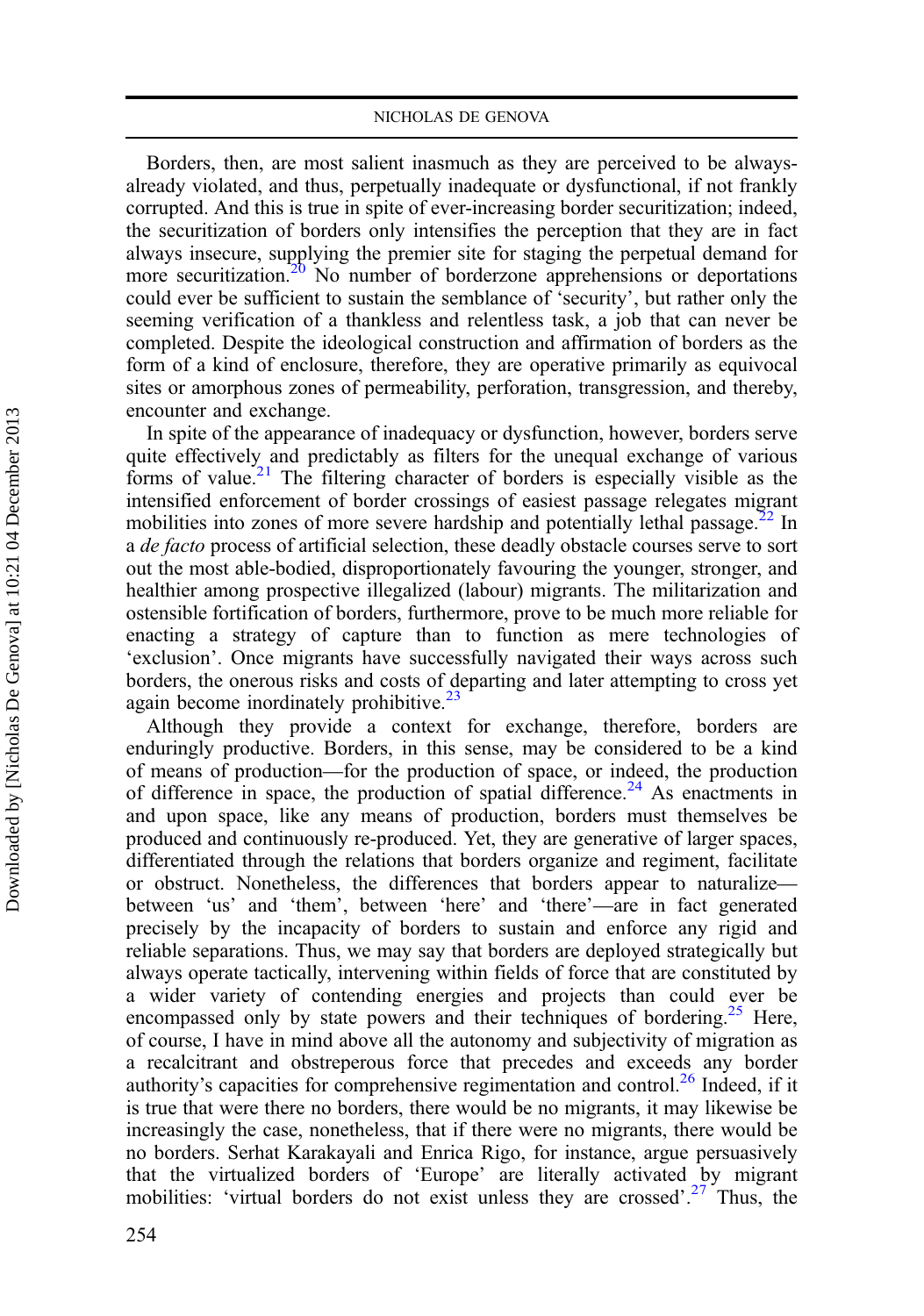WE ARE OF THE CONNECTIONS

ubiquity of migrant mobilities comes first; the ubiquity of borders (in their contemporary configurations) and the diverse panoply of new techniques and technologies of border policing and immigration enforcement come always as a response, a reaction formation. As Vassilis Tsianos and Serhat Karakayali contend, 'The question is not who is the winner of this game, it is rather: who initiates the changes of its rules?<sup>[28](#page-9-0)</sup> Indeed, 'migration regimes produce the transformation of mobility into politics'.<sup>[29](#page-9-0)</sup>

The more extravagant that border policing becomes, the more in fact it participates in what I have called the Border Spectacle—persistently and repetitively implicating the materiality of border enforcement practices in the symbolic and ideological production of a scene of 'exclusion' that is always in reality constitutive of an obscene fact of subordinate inclusion.<sup>30</sup> Migration studies, critical or otherwise, have long been challenged not to become ensnared in this spectacle.<sup>31</sup> Particularly in the denunciatory mode of a putative critique of border militarization and aggressively restrictive immigration policies, migration studies frequently risks becoming an unwitting accomplice to the spectacular task of broadcasting the one-dimensional falsehood of border enforcement as the perfect enactment of ever more seamless and hermetically sealed exclusionary barriers.

If borders are thus productive of differences in material and practical ways—in short, if borders produce differentiations—then it is crucial to note that they not only involve a physics (through the mobilization of various technologies of bordering) but also sustain a definite metaphysics—one that is centrally implicated in the particularization of the political (a global relation), according to the universalization, modularization, and normalization of the nation form as the standard mode of territoriality of a nationalist world order. At the level of each particular border and each particular 'national' state, this metaphysics never ceases to re-animate the familiar but unrelenting zombie of methodological nationalism. Yet this metaphysics of borders also plays a role on an effectively global scale. At the global level, this metaphysics is what I take to be at stake in Etienne Balibar's reference to the world-configuring function of borders.<sup>32</sup> This is similarly suggested by Barry Hindess in his discussion of (bordered) citizenship as a technology for the international management of populations,  $33$  or by William Walters in his discussion of deportation as a governmental technology for the international police of aliens. $34$  Indeed, we may be reminded here of Hannah Arendt's memorable account, at the dawning of the era of decolonization, of what she depicted as 'the new global political situation' characterized by 'a completely organized humanity<sup>[35](#page-9-0)</sup> resembling a 'barbed-wire labyrinth'.<sup>[36](#page-9-0)</sup>

Borders, as we have come to know them, do not only distinguish the official outer limits of nation-state territory and institute the (postcolonial) division between one nation-state space and another, but also sub-divide the planet as a whole and thereby re-regiment the cruel inequalities that are the global heritage of centuries of colonialism. Hence, if there were no borders, there would indeed be no migrants—only mobility. We are challenged, therefore, to more rigorously and consistently conceive anew the relation between the human species and the space of the planet, as a whole.<sup>37</sup> This, it seems to me, is the urgent task of any genuinely critical—and postcolonial—scholarship of migration—the central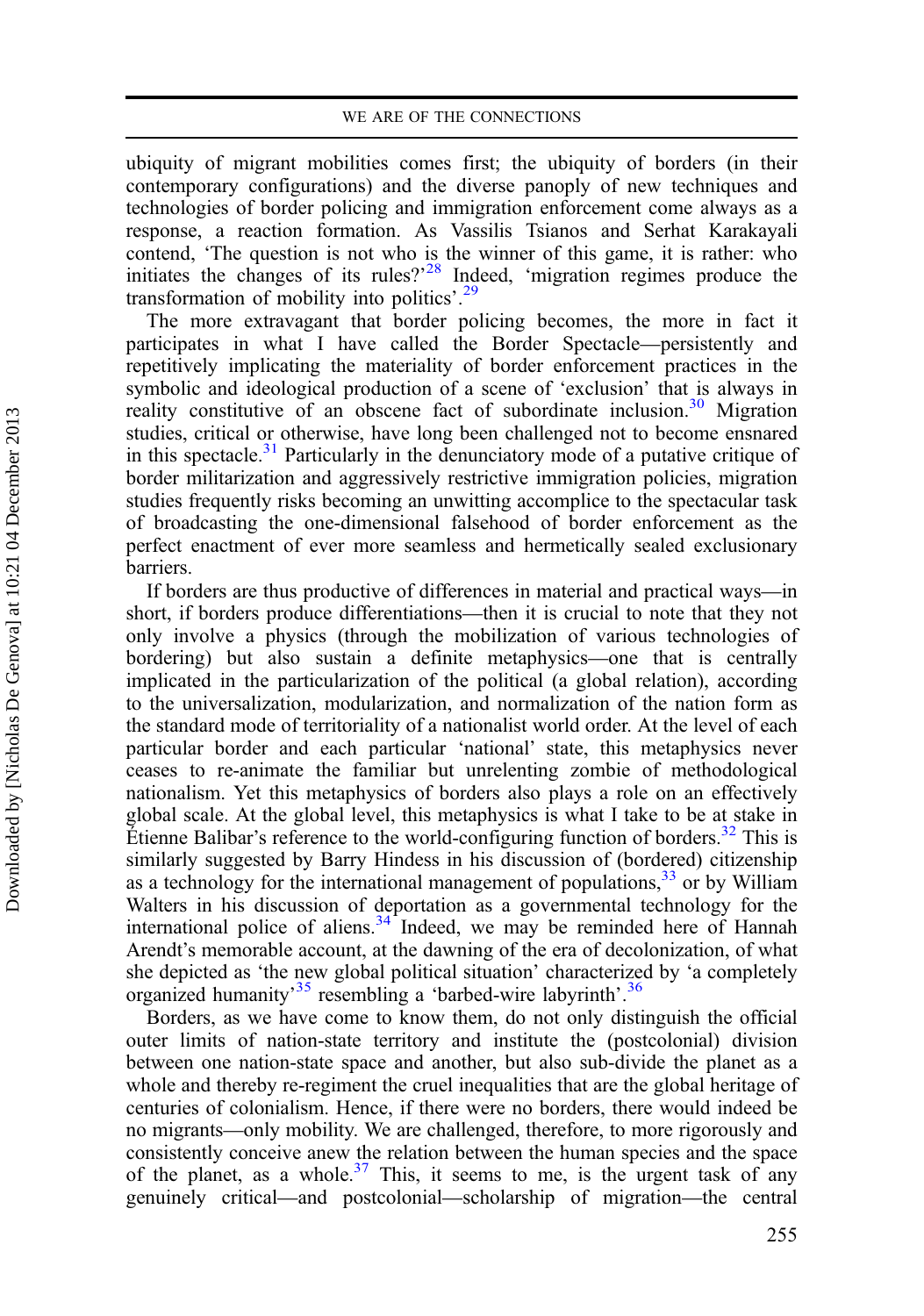<span id="page-7-0"></span>problem for our militant theory just as it must be the project of our militant practice.

#### **Notes**

- <sup>1</sup> Nicholas De Genova, 'The Queer Politics of Migration: Reflections on "Illegality" and Incorrigibility', *Studies in Social Justice*  $4(2)$ , 2010, pp 101–126, p 111.
- 
- <sup>2</sup> Karl Marx and Friedrich Engels, *The Communist Manifesto* (1848), New York: Penguin Books, 1967, p 235.<br><sup>3</sup> Nicholas De Genova, 'Migrant "Illegality" and Deportability in Everyday Life', *Annual Review of* Anthropology 31, 2002, pp 419–447. Nicholas De Genova, Working the Boundaries: Race, Space, and
- 'Illegality' in Mexican Chicago, Durham, NC: Duke University Press, 2005. <sup>4</sup> Nicholas De Genova, 'The Deportation Regime: Sovereignty, Space, and the Freedom of Movement', in Nicholas De Genova and Nathalie Peutz (eds), The Deportation Regime: Sovereignty, Space, and the Freedom of Movement, Durham, NC: Duke University Press, 2010, pp 33–65. Nicholas De Genova, 'Bare Life, Labor-Power, Mobility, and Global Space: Toward a Marxian Anthropology?', CR: The New Centennial Review 12(3), 2012, pp 129–152.<br>
<sup>5</sup> De Genova, 'The Queer Politics', pp 111–112. De Genova, *Working the Boundaries*, pp 56–94.<br>
<sup>6</sup> David Harvey, *Cosmopolitanism and the Geographies of Freedom*, New York: Columbia Unive
- 
- 2009, p 267.<br>Edward W Said, 'Representing the Colonized: Anthropology's Interlocutors', Critical Inquiry 15, 1989, pp
- 
- 
- 
- 205–225, p 217.<br>
<sup>8</sup> De Genova, *Working the Boundaries*, p 1.<br>
<sup>9</sup> De Genova, *Working the Boundaries*, p 1.<br>
<sup>10</sup> Talal Asad, 'Introduction', in *Anthropology and the Colonial Encounter*, Atlantic Highlands, NJ: Humanit Press, 1973, pp 9–19, p 18.<br><sup>11</sup> Alfred Sohn-Rethel, *Intellectual and Manual Labour: A Critique of Epistemology*, London: Macmillan, 1978,
- p 20.<br><sup>12</sup> De Genova, 'The Deportation Regime'.<br><sup>13</sup> Benedict Anderson, *Imagined Communities: Reflections on the Origins and Spread of Nationalism*, New
- 
- York: Verso, 1991. Étienne Balibar, 'The Nation Form: History and Ideology', in Étienne Balibar and Immanuel Wallerstein, Race, Nation, Class: Ambiguous Identities, New York: Verso, pp 86–106. Manu Goswami, Producing India: From Colonial Economy to National Space, Chicago: University of Chicago Press, 2004.<br><sup>14</sup> George Orwell, 'Not Counting Niggers (1939)', in Sonia Orwell and Ian Angus (eds), *The Collected Essays*,
- 
- 
- 
- Journalism and Letters of George Orwell, vol 1, Harmondsworth: Penguin, 1968, pp 434–438.<br><sup>15</sup> Arjun Appadurai, 'Putting Hierarchy in Its Place', *Cultural Anthropology* 3(1), 1988, pp 36–49.<br><sup>16</sup> De Genova, 'Bare Life'.<br><sup></sup> Immigration and the New World Worker, New York: Tauris, 1995, p 85.<br><sup>18</sup> William Walters, 'Putting the Migration-Security Complex in Its Place', in Louise Amoore and Marieke de
- Goede (eds), Risk and the War on Terror, London: Routledge, 2008, pp 158-177, pp 174-175.<br><sup>19</sup> De Genova, 'The Deportation Regime'.<br><sup>20</sup> Nicholas De Genova, 'Spectacle of Security, Spectacle of Terror', in Shelley Feldman,
- 
- Gayatri Menon (eds), Accumulating Insecurity: Violence and Dispossession in the Making of Everyday Life, Athens: University of Georgia Press, 2011, pp 141–165. Nicholas De Genova, 'Border, Scene and Obscene', in Thomas Wilson and Hastings Donnan (eds), A Companion to Border Studies, Oxford: Wiley-Blackwell, 2012, pp 492–504. Nicholas De Genova, 'Spectacles of Migrant "Illegality": The Scene of Exclusion, the
- Obscene of Inclusion', *Ethnic and Racial Studies* 36(7), 2013, pp 1180–1198.<br><sup>21</sup> Michael Kearney, 'The Classifying and Value-Filtering Missions of Borders', *Anthropological Theory* 4(2), 2004, pp 131–156. Josiah Heyman, 'Ports of Entry as Nodes in the World System', Identities 11(3), 2004, pp 303–327.<br><sup>22</sup> Ruben Andersson, 'A Game of Risk: Boat Migration and the Business of Bordering Europe', *Anthropology*
- Today 28(6), 2012, pp 7–11. Ruben Andersson, 'Clandestine Migration and the Business of Bordering Europe', PhD dissertation, London School of Economics, 2013. Sylvie Bredeloup, 'Sahara Transit: Times, Spaces, People', Population, Space and Place 18(4), 2012, pp 457–467. Marta Caminero-Santangelo, 'The Lost Ones: Post-Gatekeeper Border Fictions and the Construction of Cultural Trauma', Latino Studies 8(3),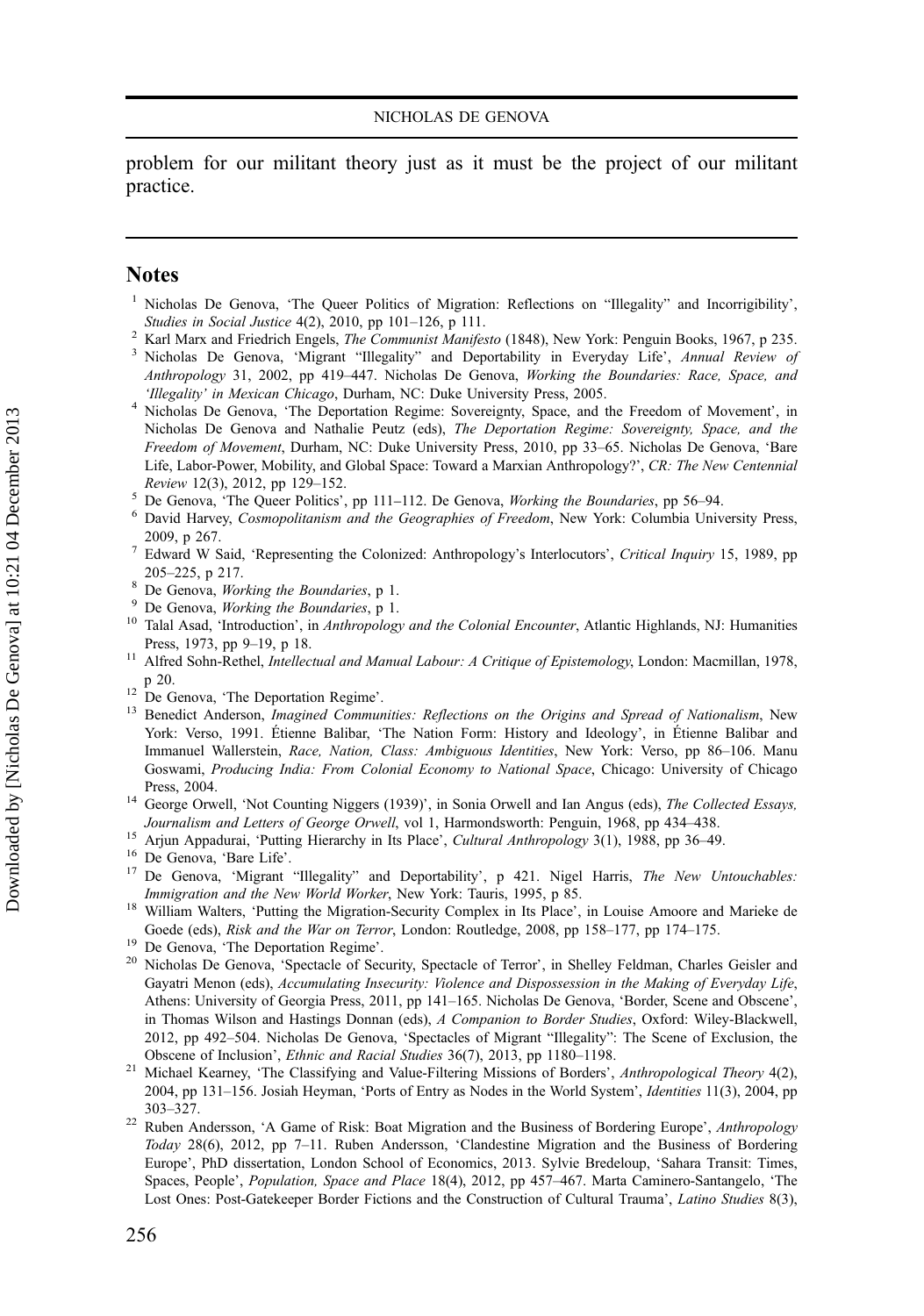#### WE ARE OF THE CONNECTIONS

<span id="page-8-0"></span>2010, pp 304–327. Timothy J Dunn, Blockading the Border and Human Rights: The El Paso Operation That Remade Immigration Enforcement, Austin: University of Texas Press, 2009. Clara Lecadet, 'From Migrant Destitution to Self-Organization into Transitory National Communities: The Revival of Citizenship in Post-Deportation Experience in Mali', in Bridget Anderson, Matthew Gibney and Emanuela Paoletti (eds), The Social, Political and Historical Contours of Deportation, New York: Springer, 2013, pp 143–158. Joseph Nevins, Operation Gatekeeper and Beyond: The War on 'Illegals' and the Remaking of the U.S.–Mexico Boundary, New York: Routledge, 2010. Lynn Stephen, 'Los Nuevos Desaparecidos: Immigration, Militarization, Death, and Disappearance on Mexico's Borders', in Barbara Sutton, Sandra Morgen and Julie Novkov (eds), Security Disarmed: Critical Perspectives on Gender, Race, and Militarization, New Brunswick, NJ: Rutgers University Press, 2008, pp 122–158.<br><sup>23</sup> Jorge Durand and Douglas S Massey, Crossing the Border: Research from the Mexican Migration Project,

- New York: Russell Sage Foundation, 2004, p 12. Douglas S Massey, 'Backfire at the Border: Why Enforcement without Legalization Cannot Stop Illegal Immigration', Trade Policy Analysis 29, 13 June, Washington, DC: Center for Trade Policy Studies, Cato Institute, 2005, pp 1, 9.<br><sup>24</sup> See, generally: Henri Lefebvre, *The Production of Space* (1974), Cambridge, MA: Blackwell, 1991.<br><sup>25</sup> In this regard, Michel Foucault di
- 
- tactics of the military: 'It is strategy that makes it possible to understand warfare [or, alternately, borders] as a way of conducting politics between states; it is tactics that makes it possible to understand the army as a principle for maintaining the absence of warfare within civil society. The classical age saw the birth of the great political and military strategy by which nations confronted each other's economic and demographic forces; but it also saw the birth of meticulous military and political tactics by which the control of bodies and individual forces was exercised within states' (Michel Foucault, Discipline and Punish: The Birth of the Prison (1975), Alan Sheridan (trans), New York: Random House, 1979, p 168). Likewise, one of Foucault's most important insights into what he calls 'governmentality' is that its end is the employment of tactics, and 'even of using laws themselves as tactics—to arrange things in such a way that […] such and such ends may be achieved' (Michel Foucault, 'Governmentality', in Graham Burchell, Colin Gordon and Peter Miller (eds), The Foucault Effect: Studies in Governmentality, Chicago: University of Chicago Press, 1991, pp 87–104, p 95).
- <sup>26</sup> Sandro Mezzadra, Diritto di fuga: Migrazioni, cittadinanza, globalizzazione, Verona: Ombre corte, 2001. Sandro Mezzadra, 'The Right to Escape', Ephemera 4(3), 2004, pp 267–275. Sandro Mezzadra, 'Citizen and Subject: A Postcolonial Constitution for the European Union?', Situations 1(2), 2006, pp 31–42. Sandro Mezzadra, 'The Gaze of Autonomy: Capitalism, Migration, and Social Struggles', in Vicki Squire (ed), The Contested Politics of Mobility: Borderzones and Irregularity, London: Routledge, 2011, pp 121–142. Manuela Bojadžijev and Isabelle Saint-Saëns, 'Borders, Citizenship, War, Class: A Discussion with Étienne Balibar and Sandro Mezzadra', New Formations 58, 2006, pp 10–30. Sandro Mezzadra and Brett Neilson, 'Né qui, né altrove—Migration, Detention, Desertion: A Dialogue', borderlands 2(1), 2003, [www.](http://www.borderlandsejournal.adelaide.edu.au/vol2no1_2003/mezzadra_neilson.html) [borderlandsejournal.adelaide.edu.au/vol2no1\\_2003/mezzadra\\_neilson.html](http://www.borderlandsejournal.adelaide.edu.au/vol2no1_2003/mezzadra_neilson.html). Yann Moulier Boutang, De l'esclavage au salariat. Economie historique du salariat bride, Paris: Presses Universitaires de France, 1998. Yann Moulier Boutang, 'Between the Hatred of All Walls and the Walls of Hate: The Minoritarian Diagonal of Mobility', in Meaghan Morris and Brett de Bary (eds), 'Race' Panic and the Memory of Migration, Hong Kong: Hong Kong University Press, 2001, pp 105–130. Yann Moulier Boutang and Jean-Pierre Garson, 'Major Obstacles to Control of Irregular Migrations: Prerequisites to Policy', International Migration Review 18(3), 1984, pp 579–592. Nicholas De Genova, 'Conflicts of Mobility and the Mobility of Conflict: Rightlessness, Presence, Subjectivity, Freedom', Subjectivity 29(1), 2009, pp 445–466. De Genova, 'The Queer Politics'. Serhat Karakayali and Enrica Rigo, 'Mapping the European Space of Circulation', in De Genova and Peutz, The Deportation Regime, pp 123-144. Angela Mitropoulos, 'Autonomy, Recognition, Movement', The Commoner 11, 2006, pp 5–14. Peter Nyers, 'Abject Cosmopolitanism: The Politics of Protection in the Anti-Deportation Movement', in De Genova and Peutz, The Deportation Regime, pp 413–441. Dimitris Papadopoulos, Niamh Stephenson and Vassilis Tsianos, Escape Routes: Control and Subversion in the 21st Century, London: Pluto Press, 2008. Nikos Papastergiadis, The Turbulence of Migration: Globalization, Deterritorialization and Hybridity, Cambridge: Polity Press, 2000. Nikos Papastergiadis, 'Mobility and the Nation: Skins, Machines, and Complex Systems', Willy Brandt Series of Working Papers, School of International Migration and Ethnic Relations, Malmö University, Sweden, 2005. Nikos Papastergiadis, 'Wars of Mobility', European Journal of Social Theory 13(3), 2010, pp 343–361. Enrica Rigo, 'Citizens Despite Borders: Challenges to the Territorial Order of Europe', in Squire, The Contested Politics, pp 199-214. Vassilis Tsianos and Serhat Karakayali, 'Transnational Migration and the Emergence of the European Border Regime: An Ethnographic Analysis', European Journal of Social Theory 13(3), 2010, pp 373–387. William Walters, 'Putting the Migration-Security Complex in Its Place', in Louise Amoore and Marieke de Goede (eds), Risk and the War on Terror, London: Routledge, 2008, pp 158–177.